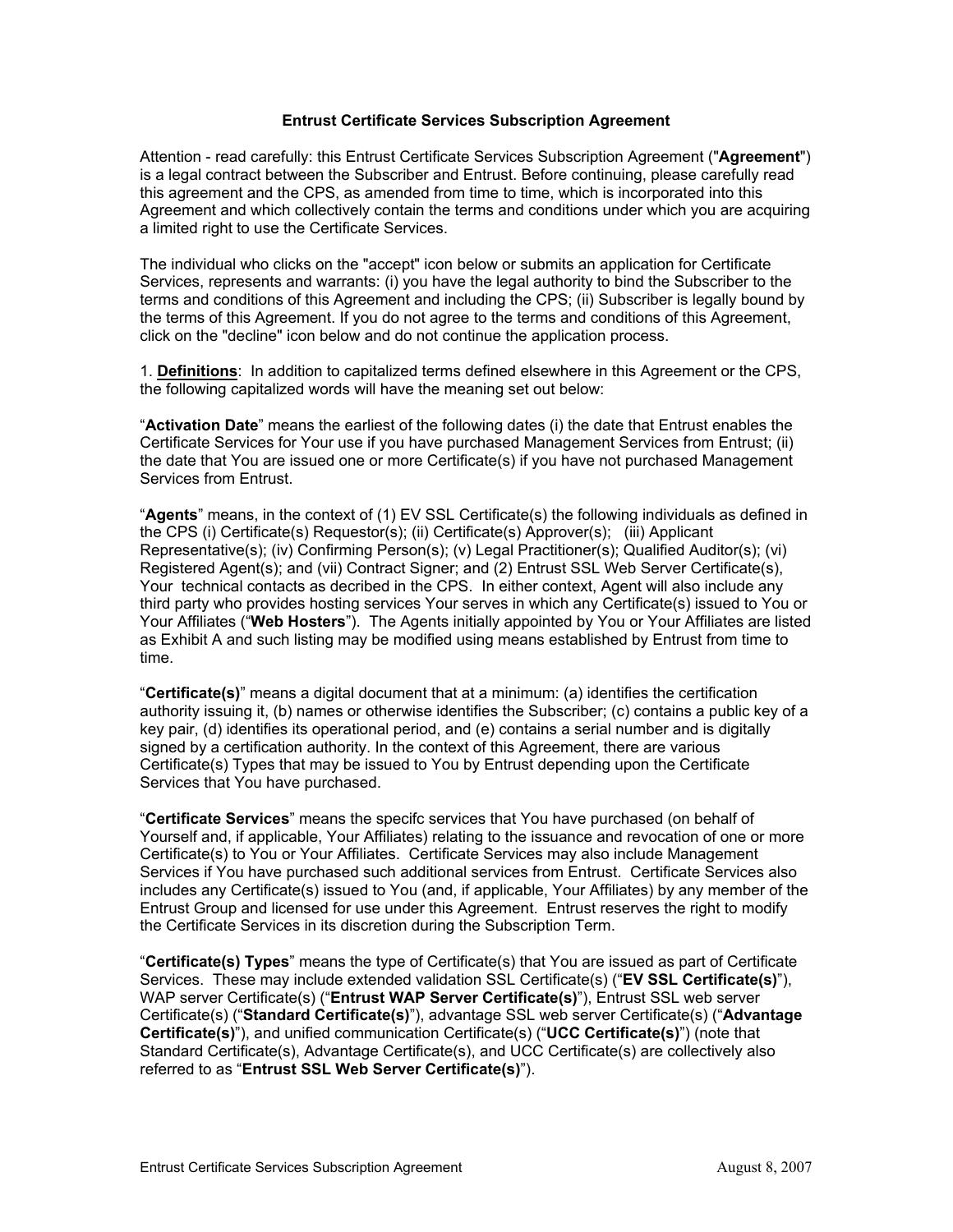"**Contract Signer**" means the individual who agrees to this Agreement on behalf of, and under the authority of, the Subscriber.

"CPS" means the most recent version of the certification practice statement that is incorporated by reference into this Agreement and the Certificate(s) that You are issued, as may be amended from time to time in accordance with the terms of the CPS. The CPS applicable to a specific [Certificate\(s\) that You are issued](http://www.entrust.net/about/practices.cfm) in connection with Certificate Services depends on the Certificate(s) Type(s) and can be found on the Internet at

http://www.entrust.net/about/practices.cfm or by contacting Entrust. For example, use of EV SSL Certificate(s) is governed by the most recent version of the document titled "Certifi cation Practice Statements - EV SSL Certificate(s)", use of Entrust WAP Server Ce rtificate(s) is governed by the most recent version of the document titled "Certification Practice Statements - WAP Certificate(s) WAP", and use of Entrust SSL Web Server Certificate(s) is governed by the most recent version of the document titled "Certification Practice Statement - SSL Certificate(s)".

"Enterprise" means You, Your Agents, and Your Affiliates.

"**Entrust**" means Entrust, Inc. if You are a resident of the United States; otherwise, Entrust means Entrust Limited.

"**EV Guidelines**" means the most recent version of the CA/Browser Forum Guidelines For Extended Validation Certificates posted on the Internet at http://www.cabforum.org/.

"**Governmental Authority**" means any foreign or domestic national, provincial, state, territorial, or local government authority; quasi-governmental authority; court; government organization; government commission; governmental board, bureau or instrumentality; regulatory, administrative or other agency; or any political or other subdivision, department, or branch of any of the forgoing.

"Management Services" means a self-service administration tool hosted by Entrust that is designed to help You manage Certificate(s) that may be made available to You by Entrust that enables You to manage the issuance, revocation, and expiry of one or more Certificate(s) issued to You as part of Certificate Services.

"Person" means and includes an individual, corporation, business, trust, partnership, limited liability company, association, joint venture, Governmental Authority, public corporation, or any other legal or commercial entity.

"Reseller" means a legal entity authorized by Entrust to resell Certificate Services to You.

"Microsoft" means Microsoft Corporation, a Washington corporation, with its principal place of business at One Microsoft Way, Redmond, Washington 98052-6399.

**cription Fees**" means the fees established by Entrust that You will pay to use the "**Subs** Certificate Services, as posted from time to time at Entrust's internet web site and/or in the documentation included with the Management Services, or as set out in a quotation issued to You by Entrust, or as set out in a purchase order issued by You to Entrust (or an authorized reseller of Entrust) that has been accepted by Entrust. In spite of the foregoing, if You have purchased the Certificate Services through a Reseller the Subscription Fees will be the fees agreed to between You and such Reseller provided that such Reseller pays to Entrust such portion of such Subscription Fees as required pursuant to the written agreement between Entrust and such Reseller.

"**Subscription Term**" means the length of time that You have subscribed to purchase Certificate Services commencing on the Activation Date. In the case where You have purchased Certificate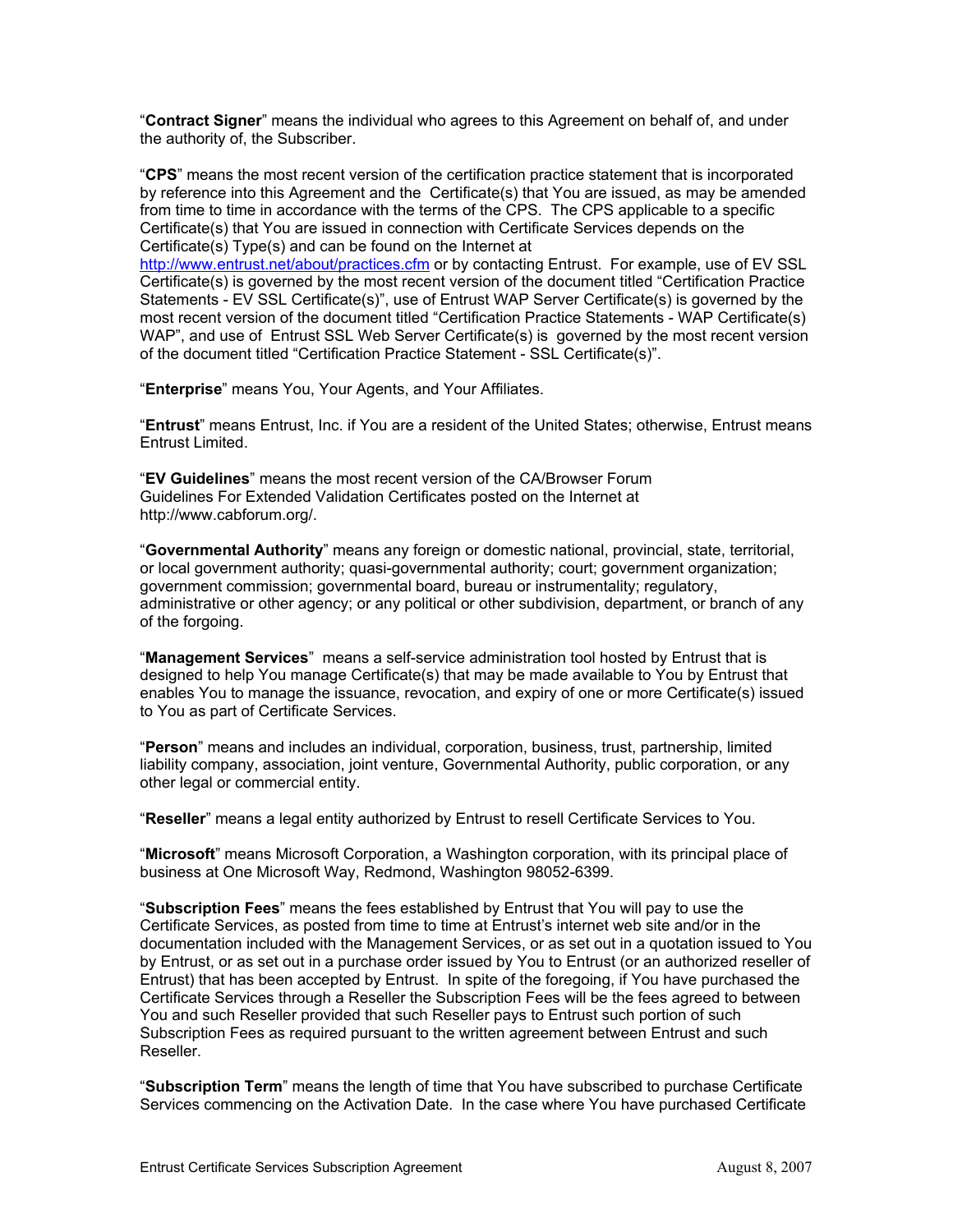Services that include Management Services, the Subscription Term is the period of time for which You have purchased the right to use Management Services, irrespective of wheth er the Certificate(s) that are issued to You as part of Certificate Services have validity periods extending beyond such period of time. In the case where You have purchased Certificate Services that include Mana gement Services, the Subscription Term is validity period of the applicable Certificate(s). In either case, the Subscription Term may be shortened pursuant to Section 7 of this Agreement.

"**You**", "Your" or "Subscriber" means the Person who has entered into this Agreement to receive Certificate Services.

"**Your Affiliates**" means Your controlled subsidiaries. In this context, a Subscriber controls a subsidiary if it owns fifty percent (50%) or more of the voting rights for the board of directors or other mechanism of control for the corporation or other entity.

## 2. **S ervices and License**.

- (a) Issuance of Certificate(s): Upon receipt of Your application for Certificate Services, Entrust or a subcontractor acting on behalf of Entrust will perform limited verification (as described in the CPS) of the information submitted by Ente rprise. After completing such verification, Entrust may issue You or Your Affiliates (if applicable) one or more Certificate(s) (depending on the amount of Subscription Fees You have paid) as described in the CPS. If Entrust issues Certificate(s) services to You or Your Affiliates (if applicable), Entrust will make such Certificate(s) available for retrieval.
- (b) Grant of License: Subject to the terms and conditions of this Agreement, Entrust hereby grants to Enterprise a non-exclusive, non-transferable license to use th e Certificate Services; provided, however, that: (i) Enterprise may only use the Certificate Services (including for the avoidance of any doubt, all Certificate(s)) in complianc e with this Agreement and the CPS, for the sole purposes of securing communication s pertaining to Enterprise related business. If the Certificate Services include Manageme nt Services, Enterprise may only use the Management Services in compliance with th is Agreement and the CPS for the purpose of managing Certificate(s) issued by Entrust to You or Your Affiliates. All use of the Management Services must be in accordance with the documentation supplied to You as part of the Management Services. If Entrust makes computer software available to Enterprise for download as part of the Certificate Services, such software will be licensed to Enterprise under the terms of the license agreement embedded in or associated with such software. Enterprise does not acquire any rights, express or implied, in the Certificate Services, other than those rights spec ified in this Agreement and the CPS. Enterprise will not host, time-share, rent, le ase, sell, license, sublicense, assign, distribute or otherwise transfer any component of Certifi cate Services, except as provided in this Agreement and the CPS. If one or more enabli ng mechanisms ("**License String**") that provides Enterprise with access to the Certificate Services is supplied to Enterprise, Enterprise may only use such Licensing String for the purpose of using the Certificate Services and Enterprise may not copy or alter a Licensin g String. Each permitted copy of all or part of any item of Certificate Services must include all copyright notices, restricted rights legends, proprietary markings and the like exactly as they appear on the copy delivered by Entrust to Enterprise. You may only deploy the number of Certificates that You have purchased from Entrust or its Reseller. The Certificate Services and all modifications, enhancements and derivative works thereof, including all right, title and interest (and all intellectual proprietary rights therein) remain the sole and exclusive property of Entrust and/or its third-party licensors. Enterprise will not copy, modify, adapt or merge copies of the Certificate Services except as provided in this Agreement and the CPS. Enterprise will not translate, reverse engineer, de-compile or disassemble the Certificate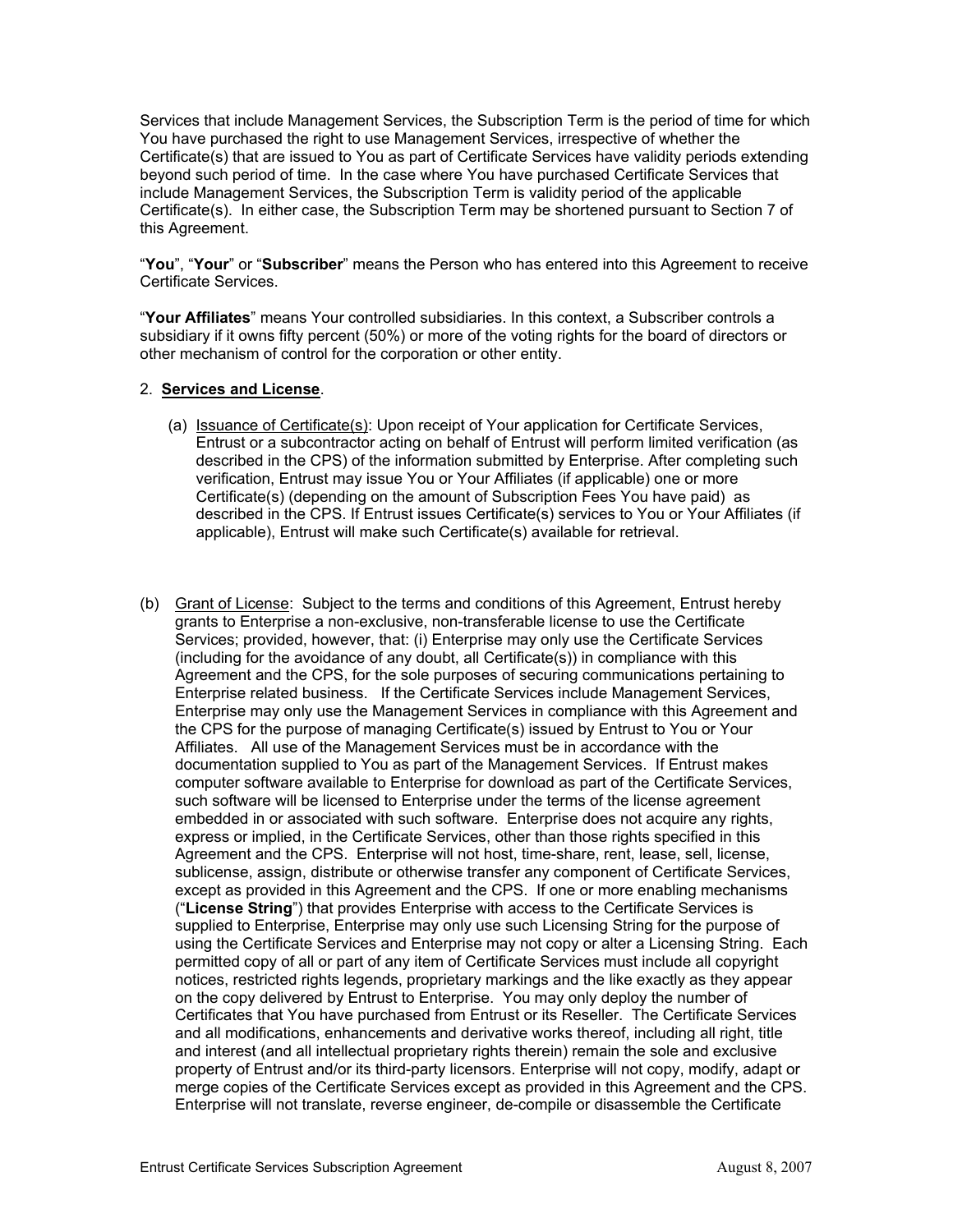Services except to the extent that law explicitly prohibits this restrictio n notwithstanding a contractual restriction to the contrary. Enterprise will comply with all applicabl e laws including, without limitation, laws relating to import, export, licensing, and d ata protection, as they apply to the activities contemplated under this Agreement including without limitation Enterprise's right to export, import or use the Certificate Servi ces. Enterprise will immediately cease to use the Certificate Services upon (a) expiration of the Subscription Term; (b) upon Enterprise's breach of this Agreement including the CPS.

( c) Lifecycle Monitoring Service: Entrust will provide You with a lifecycle m onitoring service ("**LMS**"). The LMS is designed to reduce the chance of disruption of Your service which may be caused by the expiration of the Your Certificate(s). Entrust will use com mercially reasonable efforts to send an email to the technical contact listed in the infor mation provided to Entrust with Your Certificate Services Application (such person referred to as "**Notice Recipient**"). Such email will inform the Notice Recipient that Your Certificate(s) is due to expire shortly. Usually, the email notification will be sent approximate ly thirty (30) and fifteen (15) days prior to the date on which Your Certificate(s) is due to expire . In the event that the Notice R ecipient changes, You can still receive a LMS email notice if You provide Entrust with updated contact information for the Notice Recipient at least sixty (60) days prior to the date that Your Certificate(s) is due to expire. You will not be eligible for the LMS if Your Notice Recipient changes and Entrust is not informed of such change within the time period set forth above.

# 3. **Fees**.

You will pay all applicable Subscription Fees for any Certificate Services issued to You, plus any additional taxes. Such payment will be made within thirty (30) days of the re ceipt of an invoice from Entrust for any such Certificate Services; provided, however that if You hav e purchased the Certificate Services through a Reseller then the payment terms will be those terms esta blished between You and such Reseller. In the event that You do not pay the appli cable fees for any Certificate Services extended to You (or where You have purchased the Certificate Services through a Reseller and such Reseller does not not pay Entrust the applicable fees for any Certificate Services in accordance with Entrust's agreement with such Reseller), Enterprise will Certificate(s)) and Entrust may refused to process any subsequent applications submitted by You for additional Certificate Services and revoke all Certificate(s). All amounts due under this not be entitled to use such Certificate Services (including for the avoidance of any doubt, any Agreement to Entrust must be paid to the invoicing member of the Entrust Group.

# **4. Representations, Warranties And Additional Obligations**

You represent and warrant to Entrust and all third parties who rely or use the Certificate Services issued to You, that You have the authority to bind Your Affiliates to this Agreement and the CPS as a Subscriber (if Your Affiliates are issued any Certificate(s) or otherwise receive any Certificate Services in connection with the Management Services purchased hereunder, if applicable). You futher r epresent and warrant that:

- (i) all information provided to Entrust or to any independent third-party Registration Authorities, both in the Certificate(s) Request and as otherwise requested by Entrust in connection with the issuance of the Certificate(s) to be supplied by Entrust, is accurate and complete and does not contain any errors, omissions, or misrepresentations;
- (ii) the Private Key corresponding to the Public Key submitted to Entrust in connection with Certificate Services Application was created using sound cryptographic techniques and all measures necessary have been taken to maintain sole control of, keep confidential, and properly protect the Private Key (and any associated access information or device – e.g., password or token) at all times;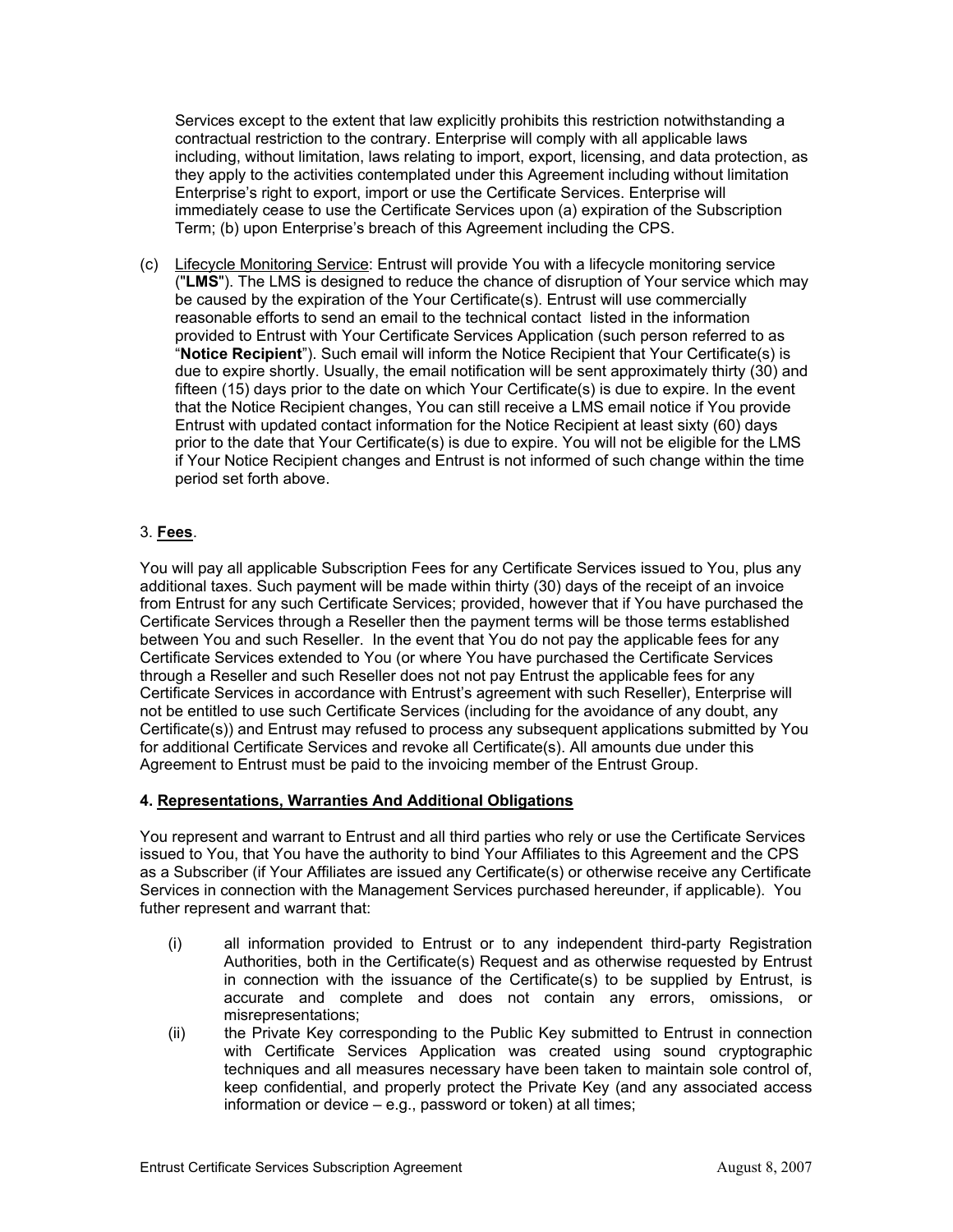- (iii) any information provided to Entrust or to any independent third-party Registration Authorities in connection with Certificate Services Application does not infringe, misappropriate, dilute, unfairly compete with, or otherwise violate the intellectual property, or other rights of any person, entity, or organization in any jurisdiction;
- (iv) the Certificate(s) will not be installed or used until it has reviewed and verified the accuracy of the data in each Certificate(s);
- $(v)$  the Certificate(s) will be installed only on the server accessible at the domain name listed on the Certificate(s), and will only be used in compliance with all applicable laws, solely for authorized company business, and solely in accordance with the Agreement and the CPS;
- (vi) Entrust will be immediately notified if any information included in the Certificate Services Application changes or if any change in any circumstances would make the information in the Certificate Services Application misleading or inaccurate;
- (vii) all use of the Certificate Services and its associated private key will cease immediately, and the Subscriber will promptly request the revocation of the Certificate Services, if (1) any information included in the Subscriber's Certificate Services changes or if any change in any circumstances would make the information in the Certificate Services misleading or inaccurate; or (2) there is any actual or suspected misuse or compromise of the Private Key associated with the Public Key in the Certificate Services;
- (viii) all use of the Certificate Services will cease upon expiration or revocation of such Certificate Services, and such Certificate Services will be removed from the devices and/or software in which it has been installed;
- (vii) the Certificate Services will not be used for any hazardous or unlawful (including tortious) activities;
- (viii) Your Agent's are duly authorized and qualified to perform this Agreement on Your Behalf, and such Agents will meet the requirements of this Agreement, the applicable CPS and, in the case of EV SSL Certificate(s), the Guidelines;
- (ix) the subject named in the Certificate(s) corresponds to You, and that You legally exist as a valid entity in the jurisdiction of incorporation specified in the Certificate(s); and
- $(ix)$  You have the exclusive right to use the domain name listed in Certificate;

You expressly agree that You will:

- a) Cause Your Affiliates who receive any Certificate Services hereunder, and Your Agents, to comply with the requirements of this Agreement, the applicable CPS and, in the case of EV SSL Certificate(s), the Guidelines;
- b) understand and, if necessary, receive proper education in the use of Public-Key cryptography and Certificate(s) including Certificate Services;
- c) provide, in any communications with Entrust or an independent third-party Registration Authority, correct information with no errors, misrepresentations, or omissions;
- d) generate a new, secure, and cryptographically sound Key Pair to be used in association with the Certificate Services or Subscriber's Certificate Services Application;
- e) read and agree to all terms and conditions of the CPS;
- f) refrain from modifying the contents of Certificate Services;
- g) use Certificate Services exclusively for legal and authorized purposes in accordance with the terms and conditions of the CPS and applicable laws;
- h) only use Certificate Services on behalf of the organization listed as the Subject in such Certificate Services;
- i) keep confidential and properly protect the Private Keys;
- j) notify Entrust as soon as reasonably practicable of any change to any information included in the Subscriber's Certificate Services Application or any change in any circumstances that would make the information in the Subscriber's Certificate Services Application misleading or inaccurate;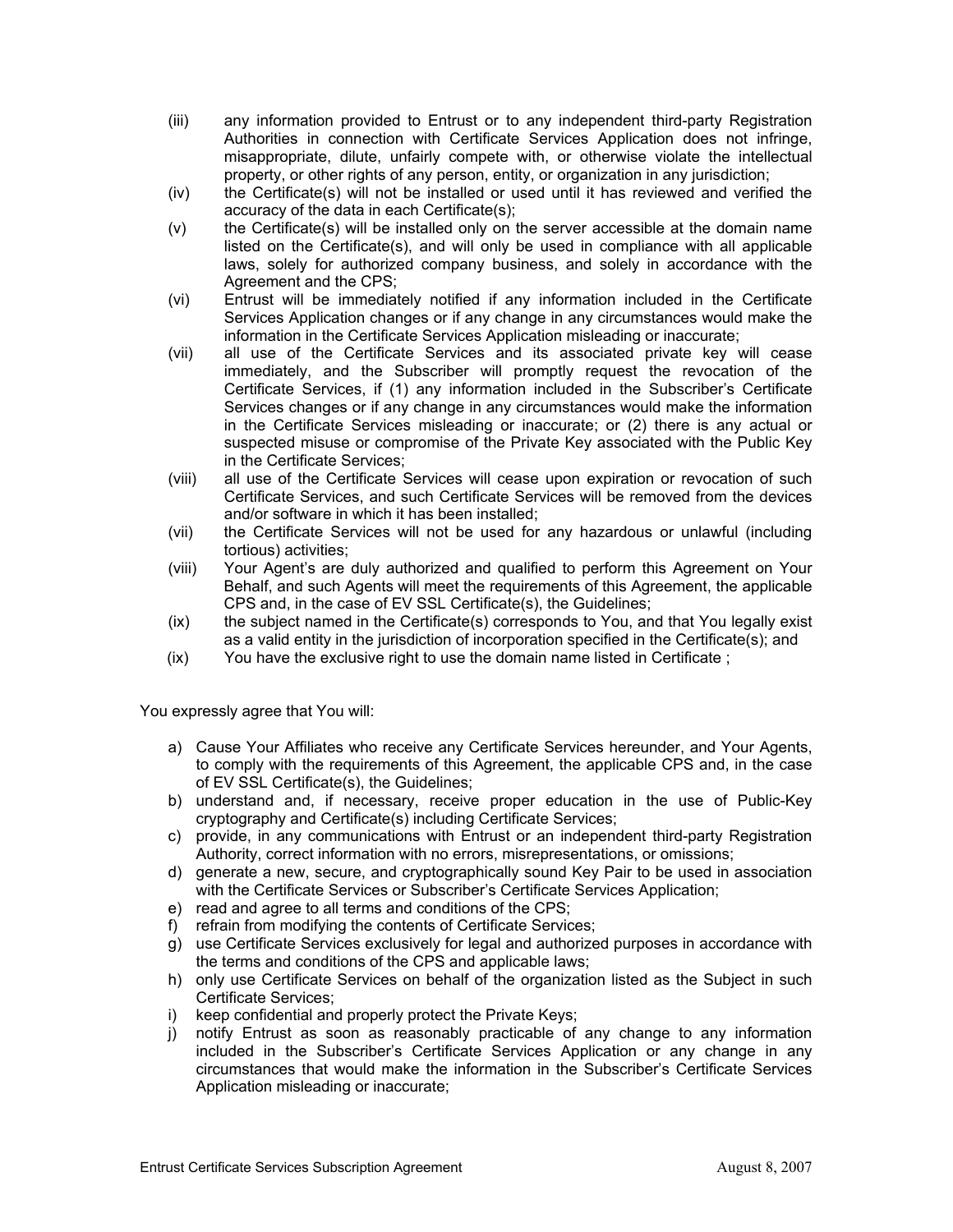- k) notify Entrust as soon as reasonably practicable of any change to a ny information included in the Certificate Services or any change in any circumstances that would make the information in the Certificate Services misleading or inaccurate;
- I) immediately cease to use Certificate Services if any information included in the Certificate Services or if any change in any circumstances would make the information in the Certificate Services misleading or inaccurate;
- m) notify Entrust immediately of any suspected or actual Compromise of the Private Keys and request the revocation of such Certificate Services;
- n) immediately cease to use the Certificate Services upon (a) expiration or revocation of such Certificate Services, or (b) any suspected or actual Compromise of the Private Key corresponding to the Public Key in such Certificate Services, and remove such Certificate Services from the devices and/or software in which it has been installed;
- o) only install the Certificate Services on one (1) World Wide Web server and only use such Certificate Services in connection with such server unless, otherwise expressly permitted by Entrust in writing;
- p) refrain from using the Private Key corresponding to the Public Key in the Certificate Services to sign other Certificate(s); and
- q) use appropriate judgment about whether it is appropriate, given the level of security and trust provided by Certificate Services, to use Certificate Services in any given circumstance.

Certificate Services and related information may be subject to export, import, and/or use restrictions. You will comply with all laws and regulations applicable to Your right to export, import, and/or use Certificate Services or related information, including, without limitation, all laws and regulations in respect to nuclear, chemical or biological weapons proliferation. You will be responsible for procuring all required licenses and permissions for any export, import, and/or use of Certificate Services or related information. Certain cryptographic techniques, software, hardware, and firmware ("Technology") that may be used in processing or in conjunction with Certificate Services may be subject to export, import, and/or use restrictions. You will comply with all laws and regulations applicable to a Subscriber's right to export, import, and/or use such Technology or related information. Subscribers will be responsible for procuring all required licenses and permissions for any export, import, and/or use of such Technology or related information. For the avoidance of any doubt, (1) Entrust will not be under any obligation to issue any Certificate containing pre-qualified information if such pre-qualified information is subsequently found to have changed or to be in any way inaccurate, incorrect, or misleading; (2) by submitting a request for Certificate, You are representing and warranting that the pre-qualified information has not changed and is in no way inaccurate, incorrect, or misleading; (3) Entrust shall be entitled to revoke an Certificate issued to You if (i) the pre-qualified information submitted by You is subsequently found to have changed or to be inaccurate, incorrect, or misleading, (ii) if revocation is requested by You, (iii) upon expiry or termination of this Agreement, or (iv) for any other reason identified for revocation in the CPS; (5) You must notify Entrust immediately of any change to any information included in any Certificate issued to You or any Certificate management service application submitted by You or any change circumstances that would make the information in any such Certificate or Certificate Management Service application inaccurate, incorrect, or misleading, and (6) You must notify Entrust

immediately of any changes to pre-qualified information, or any changes in any circumstances that would make any pre-qualified information inaccurate, incorrect, or misleading.

You acknowledge that the Certificate Services (and any information incorporated therein or provided thereto) contain the confidential information of Entrust. You will not translate, reverse engineer, de-compile, disassemble, or develop competitive Certificate Services using any such information derived from Entrust's confidential information. You will retain Entrust's confidential information in confidence and will use, disclose, and copy it solely for the purpose of, and in accordance with the Agreement. You will only disclose Entrust's confidential information to Your employees and Enterprise employees with a need to know. You will use the same degree of care as You use to protect Your own confidential information of a similar nature, but no less than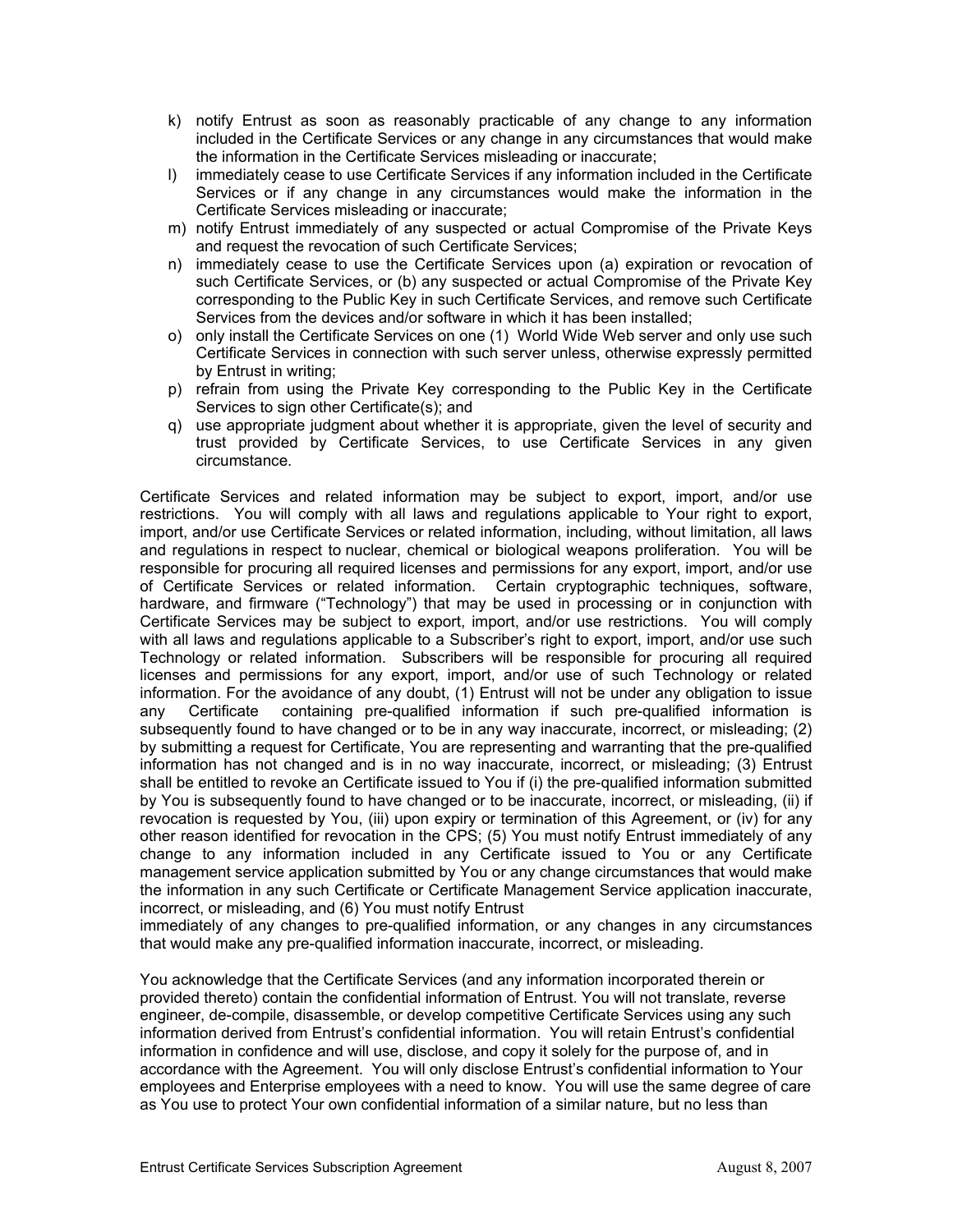reasonable care, to prevent the unauthorized use or disclosure of Entrust's confidential information.

You will not be bound by any obligations restricting disclosure and use set forth in this Agreement with respect to Entrust's confidential information, or any part thereof, which: (i) was known to You prior to disclosure, without any obligation of confidentiality; (ii) was lawfully in the public domain prior to its disclosure, or becomes publicly available other than through a breach of this Agreement; (iii) was disclosed to You by a third party, provided that such third party is not in breach of any confidentiality obligation in respect of such information; or (iv) is independently developed by You.

If You are compelled pursuant to legal, judicial, or administrative proceedings, or otherwise required by law, to disclose the confidential information of Entrust, You will use reasonable efforts to seek confidential treatment for such confidential information, and provide prior notice to Entrust to allow Entrust to seek protective or other court orders.

## 5. **DISCLAIMER OF WARRANTY**

**EXCEPT FOR THE EXPLICIT REPRESENTATIONS, WARRANTIES, AND CONDITIONS PROVIDED IN THIS AGREEMENT AND THE CPS, CERTIFICATE SERVICES AND ANY IS", AND SERVICES PROVIDED IN RESPECT TO CERTIFICATE(s) ARE PROVIDED "AS NEITHER ENTRUST GROUP NOR ANY INDEPENDENT THIRD-PARTY REGISTRATION HORITIES, NOR AUTHORITIES OPERATING UNDER THE ENTRUST CERTIFICATION AUT TORS, ANY RESELLERS, CO-MARKETERS, OR ANY SUBCONTRACTORS, DISTRIBU GOING MAKE AGENTS, SUPPLIERS, EMPLOYEES, OR DIRECTORS OF ANY OF THE FORE ANY REPRESENTATIONS OR GIVE ANY WARRANTIES, OR CONDITIONS, WHETHER WISE, AND EXPRESS, IMPLIED, STATUTORY, BY USAGE OF TRADE, OR OTHER ENTRUST GROUP, ALL INDEPENDENT THIRD-PARTY REGISTRATION AUTHORITIES SELLERS OR OPERATING UNDER THE ENTRUST CERTIFICATION AUTHORITIES, ALL RE TS, SUPPLIERS, CO-MARKETERS, AND ANY SUBCONTRACTORS, DISTRIBUTORS, AGEN EMPLOYEES, OR DIRECTORS OF ANY OF THE FOREGOING SPECIFICALLY DISCLAIM AND CONDITIONS OF ANY AND ALL REPRESENTATIONS, WARRANTIES,**  $MERCHANTABILITY, NON-INFRINGEMENT, TITLE, SATISFACTORY QUALITY, OR$ **ULAR PURPOSE. EXCEPT FOR THE EXPLICIT FITNESS FOR A PARTIC NT REPRESENTATIONS, WARRANTIES AND CONDITIONS CONTAINED IN THIS AGREEME VICES OR AND IN THE CPS, THE ENTIRE RISK OF THE USE OF ANY CERTIFICATE SER**  $\boldsymbol{\mathsf{ANY}}$  SERVICES PROVIDED IN RESPECT CERTIFICATE SERVICES OR THE VALIDATION **OF DIGITAL SIGNATURES WILL BE BORNE SOLELY BY YOU.**

### 6. **LIMITATION OF LIABILITY:**

**GROUP, ANY IN NO EVENT WILL THE TOTAL CUMULATIVE LIABILITY OF ENTRUST** INDEPENDENT THIRD-PARTY REGISTRATION AUTHORITY OPERATING UNDER AN **RS, OR ANY ENTRUST CERTIFICATION AUTHORITY, ANY RESELLERS, OR CO-MARKETE EMPLOYEES, OR** DIRECTORS OF ANY OF THE FOREGOING TO ANY SUBSCRIBER, RELYING PARTY OR **HER PERSON, ENTITY, OR ORGANIZATION ARISING OUT OF OR RELATING TO ANY OT ANY CERTIFICATES, CERTIFICATE SERVICES OR ANY SERVICES OR SOFTWARE PROVIDED IN RESPECT TO CERTIFICATE SERVICES, INCLUDING ANY USE OR RELIANCE ON ANY CERTIFICATE SERVICES, EXCEED TWO THOUSAND UNITED STATES DOLLARS (\$2000.00 U.S.) ("CUMULATIVE DAMAGE CAP"). THE FOREGOING LIMITATIONS WILL APPLY TO ANY LIABILITY WHETHER BASED IN CONTRACT (INCLUDING FUNDAMENTAL BREACH), TORT (INCLUDING NEGLIGENCE), LEGISLATION OR ANY OTHER THEORY OF LIABILITY, INCLUDING ANY DIRECT, INDIRECT, SPECIAL, STATUTORY, PUNITIVE, EXEMPLARY, CONSEQUENTIAL, RELIANCE, OR INCIDENTAL DAMAGES.**   $SUBCONTRACTORS, DISTRIBUTORS, AGENTS, SUPPLIERS,$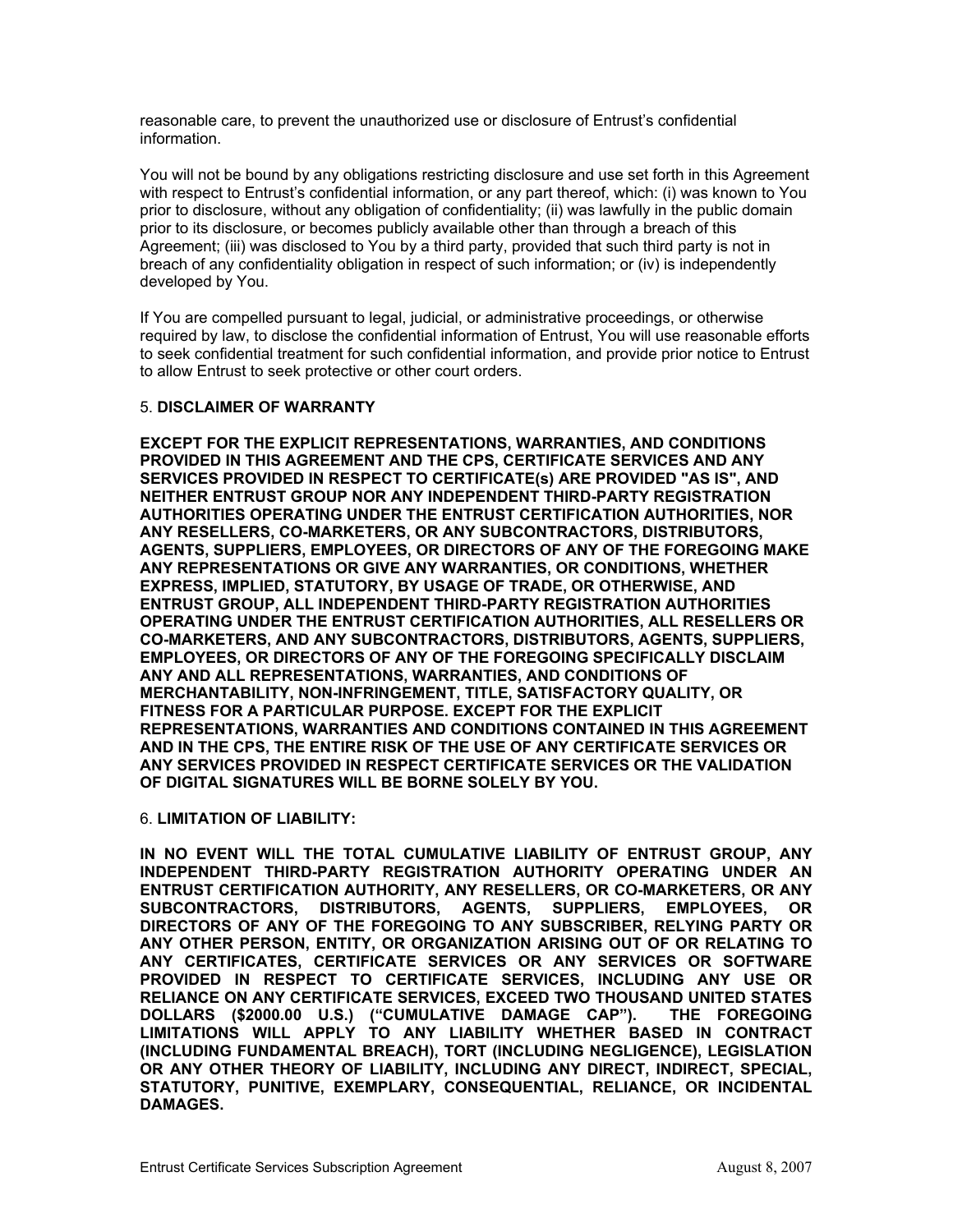IN NO EVENT WILL ENTRUST GROUP OR ANY INDEPENDENT THIRD-PARTY **REGISTRATION AUTHORITY OPERATING UNDER AN ENTRUST CERTIFICATION NTRACTORS, AUTHORITY, OR ANY RESELLERS, CO-MARKETERS, OR ANY SUBCO ANY OF THE DISTRIBUTORS, AGENTS, SUPPLIERS, EMPLOYEES, OR DIRECTORS OF Y, PUNITIVE, FOREGOING BE LIABLE FOR ANY INCIDENTAL, SPECIAL, STATUTOR (INCLUDING, EXEMPLARY, INDIRECT, RELIANCE, OR CONSEQUENTIAL DAMAGES F BUSINESS WITHOUT LIMITATION, DAMAGES FOR LOSS OF BUSINESS, LOSS O** OPPORTUNITIES, LOSS OF GOODWILL, LOSS OF PROFITS, BUSINESS INTERRUPTION, **LOSS OF DATA, LOST SAVINGS OR OTHER SIMILAR PECUNIARY LOSS) WHETHER (INCLUDING ARISING FROM CONTRACT (INCLUDING FUNDAMENTAL BREACH), TORT NEGLIGENCE), LEGISLATION OR ANY OTHER THEORY OF LIABILITY.** 

**FAILURE OF THE FOREGOING LIMITATIONS WILL APPLY NOTWITHSTANDING THE ESSENTIAL PURPOSE OF ANY LIMITED REMEDY STATED HEREIN AND EVEN IF ENTRUST GROUP OR ANY INDEPENDENT THIRD-PARTY REGISTRATION AUTHORITY OPERATING UNDER AN ENTRUST CERTIFICATION AUTHORITY, OR ANY RESELLERS, TS, SUPPLIERS, CO-MARKETERS, OR ANY SUBCONTRACTORS, DISTRIBUTORS, AGEN EMPLOYEES, OR DIRECTORS OF ANY OF THE FOREGOING HAVE BEEN ADVISED OF THE POSSIBILITY OF THOSE DAMAGES.** 

**TATION OF LIABILITY SOME JURISDICTIONS DO NOT ALLOW THE EXCLUSION OR LIMI LIMITATIONS SET FORTH FOR CONSEQUENTIAL OR INCIDENTAL DAMAGES, SO THESE** ABOVE MAY NOT APPLY TO CERTAIN SUBSCRIBERS, RELYING PARTIES, OR OTHER **SENTATIONS, PERSONS, ENTITIES, OR ORGANIZATIONS. THE DISCLAIMERS OF REPRE N THIS WARRANTIES, AND CONDITIONS AND THE LIMITATIONS OF LIABILITY I LL AGREEMEMT CONSTITUTE AN ESSENTIAL PART OF THIS AGREEMENT. A D SUBSCRIBERS, RELYING PARTIES, AND OTHER PERSONS, ENTITIES, AN F ORGANIZATIONS ACKNOWLEDGE THAT BUT FOR THESE DISCLAIMERS O OF LIABILITY, REPRESENTATIONS, WARRANTIES, AND CONDITIONS AND LIMITATIONS RTIFICATE(S) TO SUBSCRIBERS AND NEITHER ENTRUST WOULD NOT ISSUE CE UST NOR ANY ANY INDEPENDENT THIRD-PARTY REGISTRATION AUTHORITIES ENTR ATING UNDER AN ENTRUST CERTIFICATION AUTHORITY, NOR ANY RESELLERS, OPER S, SUPPLIERS, CO-MARKETERS, OR ANY SUBCONTRACTORS, DISTRIBUTORS, AGENT EMPLOYEES, OR DIRECTORS OF ANY OF THE FOREGOING WOULD PROVIDE SERVICES** IN RESPECT TO CERTIFICATE SERVICES AND THAT THESE PROVISIONS PROVIDE FOR **A REASONABLE ALLOCATION OF RISK.** 

# 7. **Term**.

This Agreement will continue for the Subscription Term, however, it will termin ate if You, Your Affiliates, or Your Agents fail to comply with any of the material terms or conditions of this Agreement (including for the avoidance of any doubt, the CPS and in the case of EV SSL Certificates, the Guidelines). Entrust may also terminate this Agreement in its discretion with notice to You in order to comply with any third party licensing or other contractiona l or legal obligation to which Entrust is subject. This Agreement will terminat e upon expiration of the Subscription Term or revocation by Entrust of all Certificates issued hereunder if such revocation occurs prior to the end of the Subscription Term. You must, upon such expiration cease all use of Your Certificate Services and remove any Certificates issued under this Agrement it from the devices and/or software in which it has been installed. The provisions entitled Representations, Warranties And Additional Obligations, Disclaimer of Warranties, Limitation of Liability, Term, Severability, Audit Right, Third Party Beneficiaries, Entire Agreement, and those provisions of the CPS that are designated as surviving termination will continue in force even after any termination or expiration of this Agreement. All payment obligations will survive termination.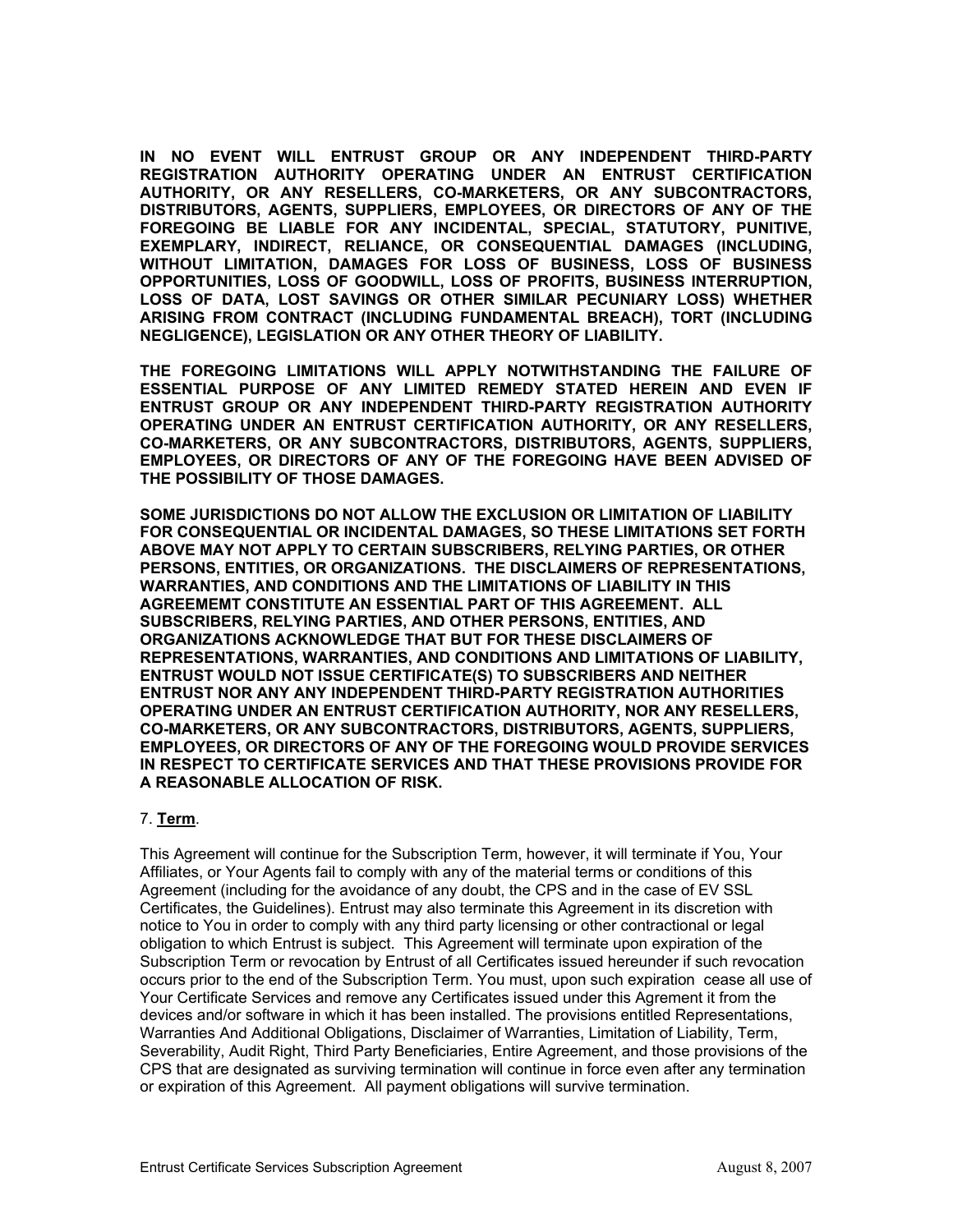### 8. **Severability**

Whenever possible, each provision of this Agreement, the CPS, any other agreements will be interpreted in such manner as to be effective and valid under applicable law. If the application of any provision of this Agreement, the CPS, any other agreements or any portion thereof to any particular facts or circumstances will be held to be invalid or unenforceable by an arbitrator or court of competent jurisdiction, then (i) the validity and enforceability of such provision as applied to any other particular facts or circumstances and the validity of other provisions of this Agreement, the CPS, or any other agreements will not in any way be affected or impaired thereby, and (ii) such provision will be enforced to the maximum extent possible so as to effect its intent and it will be reformed without further action to the extent necessary to make such provision valid and enforceable.

**FOR GREATER CERTAINTY, IT IS EXPRESSLY UNDERSTOOD AND AGREED THAT** EVERY PROVISION OF THIS AGREEMENT, THE CPS, AND ANY OTHER AGREEMENTS **LAIMERS OF THAT DEALS WITH (I) LIMITATION OF LIABILITY OR DAMAGES, (II) DISC REPRESENTATIONS, WARRANTIES, CONDITIONS, OR LIABILITIES, OR (III)**  INDEMNIFICATION, IS EXPRESSLY INTENDED TO BE SEVERABLE FROM ANY OTHER **PROVISIONS OF THIS AGREEMENT, THE CPS, AND ANY OTHER AGREEMENTS AND WILL BE SO INTERPRETED AND ENFORCED.** 

## 9. **Third Party Databases and D-U-N-S® Number**.

In performing limited verification Entrust (or a subcontractor acting on behalf of E ntrust (a "Subcontractor")) may determine whether the organizational identity, address, and dom ain name provided with Your Certificate Services Application are consistent with informati on contained in third-party databases (the "Databases"), which may include the Dun & Brad street Inc. ("D&B") database. Entrust or a Subcontractor may perform an investigation which may a ttempt to confirm Your business name, street address, mailing address, telephone number, line of business, year started, number of employees, CEO, telephone number and Your business existe nce. You may be assigned a D-U-N-S® Number if Entrust or its Subcontractor is able to procure independent confirmation that Your business exists at the address included in Your Certifica te Services Application. You acknowle dge that some of the information submitted to obtain Certificate Services and/or a D-U-N-S® Number may become included in the Databases. This information will only include: business name, street address, mailing address, telephone number (outside source), line of business, year started, number of employees, CEO, telephone number and Your business existence. You acknowledge that the foregoing information as contained in the Databases may be licensed by Entrust or its Subcontractor to third parties who may offer You business products and services.

### 10. **Use of the Entrust Secured Site-Sea**l.

Subject to the terms and conditions of this Agreement, You may use Your Certificate Services with the Entrust Secured Site-Seal; provided, however that (i) Entrust delivers to You the Entrust Secured Site-Seal together with, or in conjunction with, Your Certificate Services; and (ii) **BY ECURED SITE-CLICKING THE "ACCEPT" ICON BELOW AND BY USING THE ENTRUST S SEAL, YOU AGREE TO BE BOUND BY THE TERMS AND CONDITIONS OF THE ENTRUST SECURED SITE-SEAL LICENSE AGREEMENT SET FORTH AT <HTTP://WWW.ENTRUST.NET/ABOUT/PRACTICES.HTM>.**

### 11. **Third Party Beneficiaries**

You expressly acknowledges that Microsoft and each member of the Entrust Group are express third party beneficiaries, and may enforce this Agreement and the CPS against Enterprise and rely on all terms of this Agreement and the CPS